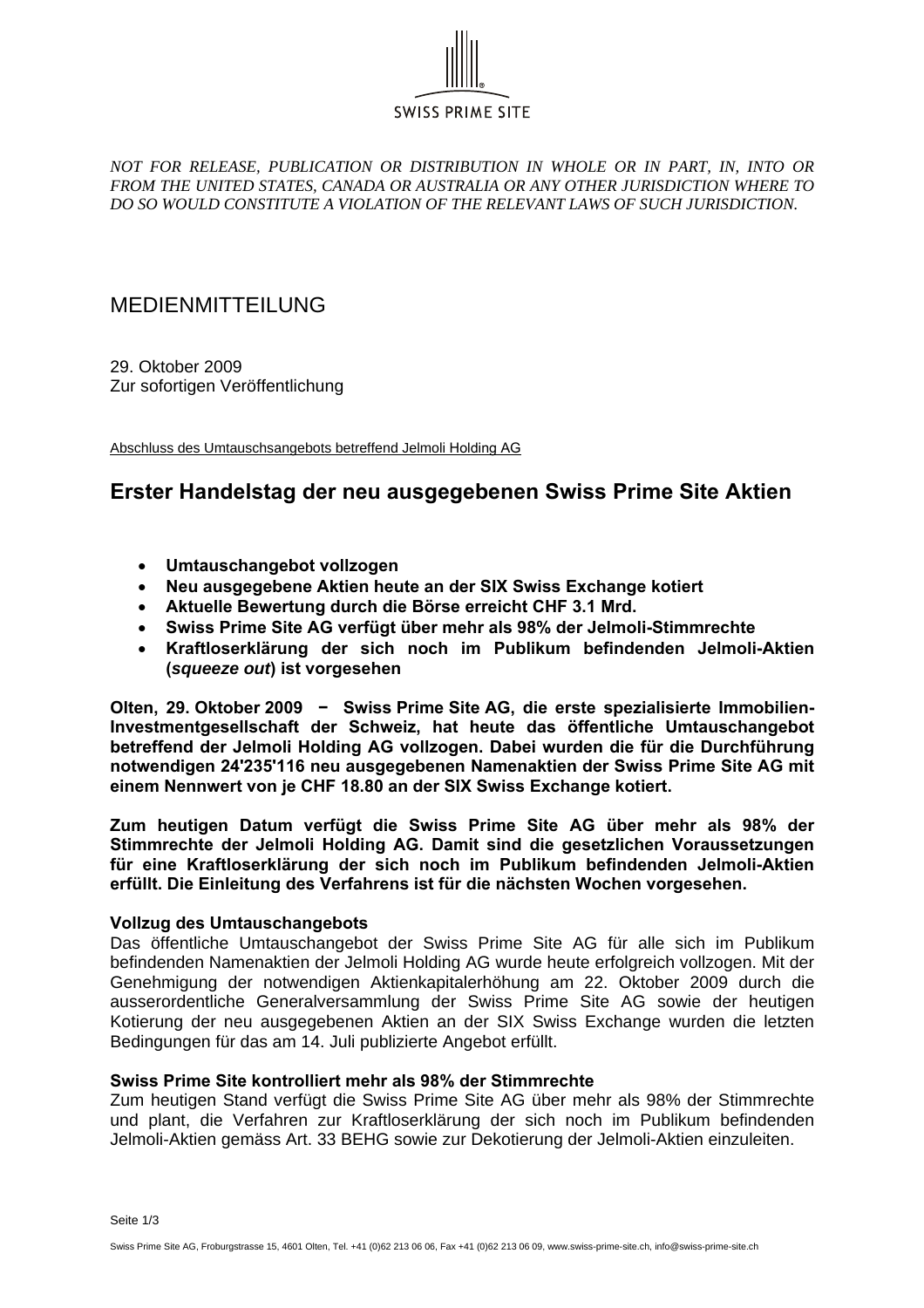

### **Beteiligungsverhältnisse in der neuen Swiss Prime Site**

Nach dem Vollzug des Angebots ergeben sich die folgenden offenlegungspflichtigen Beteiligungen an der Swiss Prime Site AG

| <b>Aktionär</b>    |                             | <b>Stimmanteil</b><br>in Prozent |
|--------------------|-----------------------------|----------------------------------|
|                    | Pelham Investments AG       | 8.24%                            |
|                    | Klaus, Ferry und Ina Wecken | 5.41%                            |
|                    | Franklin Resources, Inc.    | 5.01%                            |
| <b>Walter Fust</b> |                             | 4.05%                            |
| Total              |                             | 22.71%                           |

Gemäss den Regeln der SIX Swiss Exchange erreicht somit der Free Float der Aktien der Swiss Prime Site AG 77.29%. Dies entspricht einer Free Float Börsenkapitalisierung von CHF 2.4 Mrd. bzw. einer aktuellen Bewertung des Unternehmens durch die Börse von CHF 3.1 Mrd.

Hans Peter Wehrli, Präsident des Verwaltungsrats der Swiss Prime Site AG kommentiert: "Wir danken allen Aktionären für ihr Vertrauen. Dieses sehr gute Ergebnis bestätigt unsere Überzeugung, dass die Zusammenführung der beiden Unternehmen Mehrwerte schaffen wird."

**\* \* \* \* \*** 

## **Weitere Informationen**

Alle Publikationen zum Angebot der Swiss Prime Site AG an die Aktionäre der Jelmoli Holding AG sind unter [www.swiss-prime-site.ch/umtauschangebot](http://www.swiss-prime-site.ch/umtauschangebot) abrufbar.

**Kontakt**  Wolfgang Weber-Thedy Tel. +41 44 266 15 86 IR@swiss-prime-site.ch [www.swiss-prime-site.ch/umtauschangebot](http://www.swiss-prime-site.ch/umtauschangebot)

#### **Swiss Prime Site AG**

Die Swiss Prime Site AG ist die erste spezialisierte Immobilien-Investmentgesellschaft der Schweiz. Ihr Portfolio erreicht nach der Übernahme von Jelmoli einen Umfang von rund CHF 7.9 Mrd. ist nach der Strategie des Immobilienpickings aufgebaut und umfasst erstklassige Geschäftsimmobilien an ausgewählten schweizerischen Wirtschaftsstandorten. Swiss Prime Site ist seit April 2000 an der SIX Swiss Exchange kotiert und weist eine aktuelle Bewertung durch die Börse von rund CHF 3.1 Mrd. auf (Free Float CHF 2.4 Mrd.). Swiss Prime Site zeichnet sich aus durch ein krisenresistentes Portfolio mit geringen Leerstands- und Mietausfallrisiken, ein professionelles Management mit schlanken Strukturen und tiefen Kosten, eine hohe Ertrags- und Kapitalkraft sowie ein hervorragendes Rendite-/Risiko-Profil.

SIX Swiss Exchange / Symbol SPSN / Valorennummer 803 838

Seite 2/3

Swiss Prime Site AG, Froburgstrasse 15, CH-4601 Olten, Tel. +41 (0)62 213 06 06, Fax +41 (0)62 213 06 09, www.swiss-prime-site.ch, info@swiss-prime-site.ch